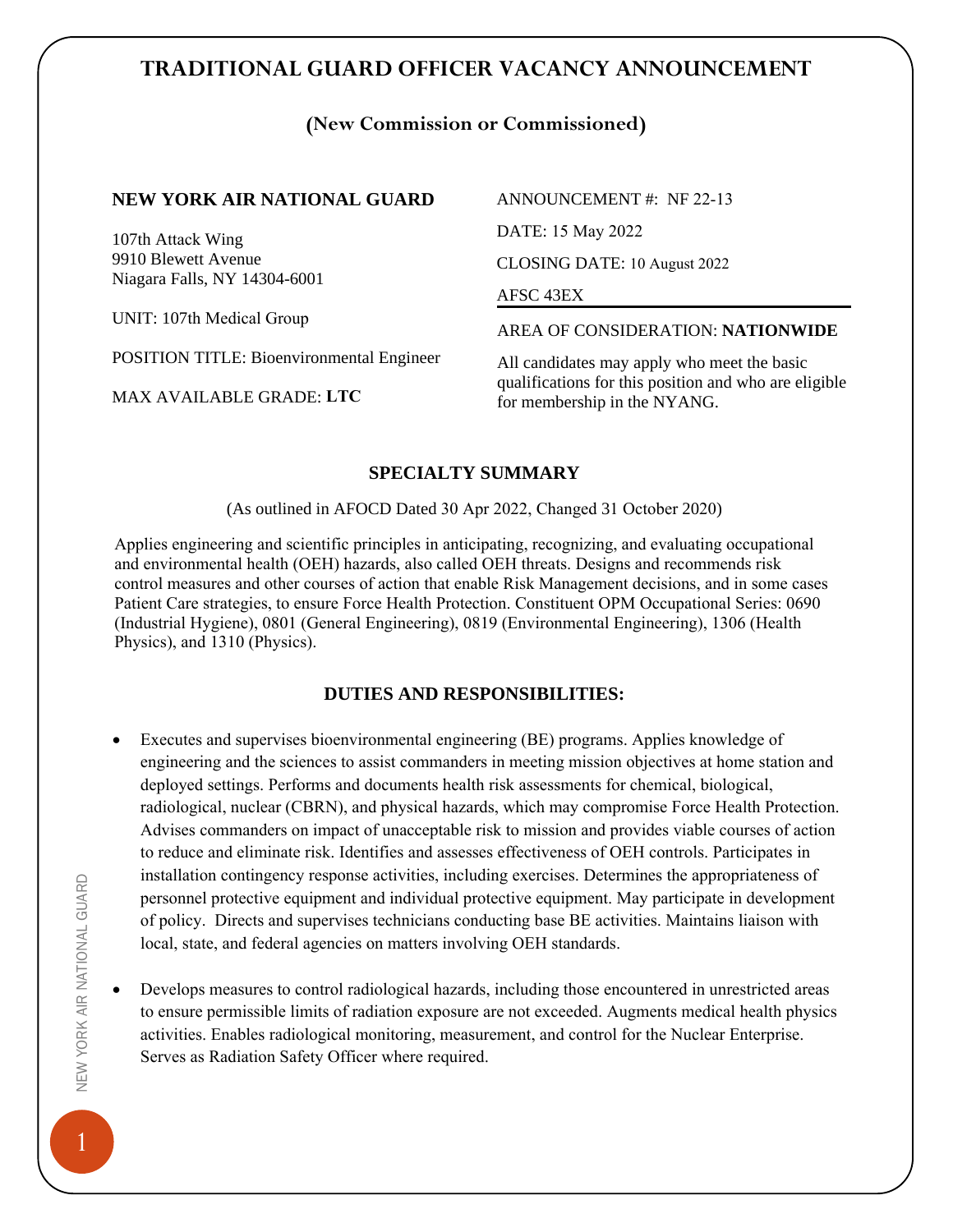- AFSC 43EXG: Provides consultation regarding planning, designing, and constructing facilities for storage, use, and disposal of radioactive material or radiation producing devices. Guides the health risk assessment of exposure to ionizing and non-ionizing radiation; and ensures adherence to prescribed safety standards by evaluating activities involving the possession, handling, transportation, storage, use, and disposition of radioactive materials, as well as activities involving use of lasers and other non-ionizing radiation sources. Enables enhanced CBRN response capability for nuclear and radiological incidents.
- AFSC 43EXM: (Legacy only) Develops, institutes, and sustains medical physics programs for radiotherapy, nuclear medicine, and diagnostic imaging physics services that enable safe and effective patient care. Augments radiology resident training programs. Conducts medical physics activities, research and development on medical physics related topics.

# **SPECIALTY QUALIFICATIONS:**

- Knowledge: The following knowledge is mandatory for the following AFSCs:
- For AFSCs 43EXA/B/D/G/M, knowledge of all bioenvironmental engineering principles for force health protection spanning all operational environments.
- For AFSCs 43EXM, intentional development of this shred ended on 1 Oct 19 with Defense Health Agency (DHA) assuming medical physics requirements at Air Force medical facilities.
- Education. See specialty shredouts, and:
- For award of AFSC 43E1B/D/G, meet requirements of and possession of AFSC 43E3A and complete the education and/or certification requirements in respective specialty shredouts.
- Training. The following training is mandatory for award of the AFSC indicated:
- For award of AFSC 43E2A, completion of the BE Officer Course, B3OBY43E1 0A1B.
- For award of AFSC 43E3A, completion of upgrade training IAW current BE Career Field Education Training Plan (CFETP), completion of the BE Officer Advanced Course, B3OAY43E3X 0A1A, and possession of AFSC 43E2A.
- Experience. The following experience is required for award of the AFSC indicated:
- For award of AFSC 43E3A, completion of 12 months performing the work typical of a base BE flight or element. Duties prior to attending BE Officer Course can be included in the 12 months of experience based on the discretion of the senior 43E that oversaw assigned duties.
- The mandatory Active Duty timeline for award of AFSC 43E3A is 48 months time in service (TIS). Failure to accomplish award of 43E3A by 48 months TIS requires waiver approval by the 43E Associate Chief
- For award of AFSC 43E3G, possession of the respective 43E1G shredout AFSC and completion of 24 months in the respective 43E3G duty AFSC.
- Other. The following qualifications are mandatory for entry into these AFSCs:
- No record of acrophobia or claustrophobia.
- Ability to clearly speak and communicate in the English language.
- A valid state driver's license and ability to operate government motor vehicles in accordance with AFI 24-301, Vehicle Operations.
- Normal color vision and depth perception as defined in AFI 48-123, Medical Examinations and Standards.
- Must maintain local network access IAW AFI 17-130, Cybersecurity Program Management and AFMAN 17-1301, Computer Security.(COMPUSEC) and 33-152, User responsibilities and Guidance for Information Systems
- Ability to wear a 40-pound air pack while carrying 40 pounds of equipment in a totally encapsulating chemical protective suit.
- Successful medical clearance for enrollment and active participation in the Respiratory Protection Program, IAW AFI 48-137, Respiratory Protection Program.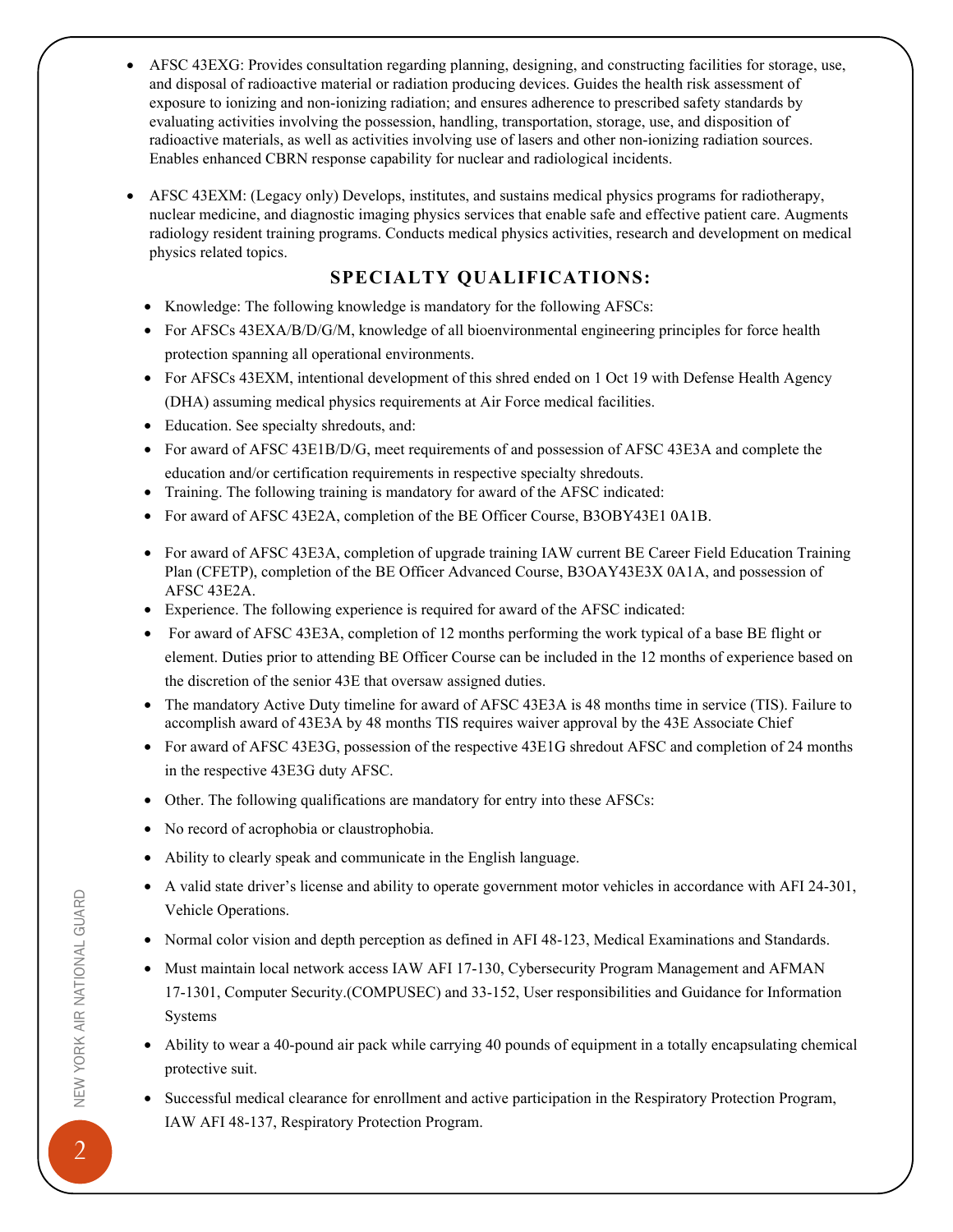**For Newly Commissioned Officers: Applicants will prepare and forward a Cover letter, Resume, APPLICATION OF APPOINMENT AS RESERVE OF THE AIR FORCE OR USAF WITHOUT COMPONENT AF Form 24, Current Official College transcripts (forward directly digitally or hard copy from the college to the address below), DD Form 214 (if applicable), RECORD OF SEPARATION/ DISCHARGE FROM US ARMED FORCES (if applicable), vMPF Record Review Rip (if applicable), current Physical Fitness Evaluation Report (if applicable).**

**Complete application package must be received no later than close of business on the closing date of the vacancy announcement, 10 August 2022. Emailed electronic packages will only be accepted. Incomplete packages will not be considered. For more information or questions contact MSgt Michael Owczarczak at 716-236-3627 or by e-mail at michael.owczarczak@us.af.mil.** 

#### **MAIL TRANSCRIPTS TO:** 107th ATKW FSS/FSM

9910 Blewett Avenue Niagara Falls, NY 14304-6001 ATTN: MSgt Michael Owczarczak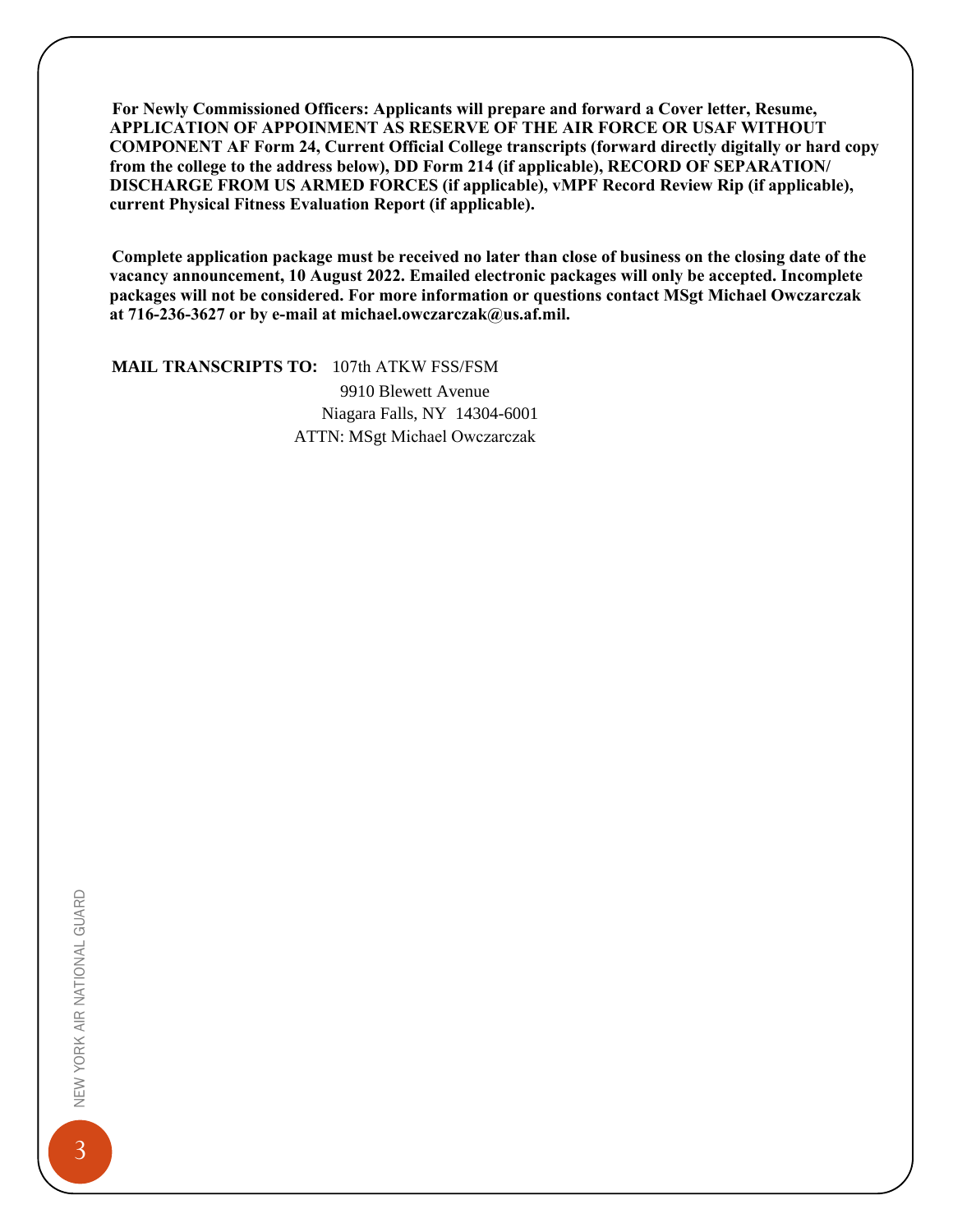## **SPECIALTY SHREDOUTS:**

## A: GENERAL

Possess a baccalaureate degree, or higher, in engineering from an engineering degree program accredited by the Accreditation Board for Engineering and Technology (ABET) or an engineering program approved by the 43E Associate Chief; or,

For graduates of the United States Service Academy, Reserve Officer Training Corps (ROTC) program or commissioned officers applying for crossservice transfer, possess a Bachelor of Science (BS) degree in engineering; or industrial hygiene, biology, chemistry, or physics along with additional coursework: 1 year of calculus for scientist or engineers, 1 year of chemistry with labs and 1 year of physics; or a MS degree or higher in health physics or industrial hygiene.

For all enlisted AFSCs, possess an ABET accredited MS degree from the Air Force Institute of Technology (AFIT) under the Enlisted-to-AFIT (E2A) program as approved by the 43E Associate Chief; or

For AFSC 4B071 (Bioenvironmental Engineering Craftsmen), possess a (BS), or higher, in engineering from an ABET-accredited engineering degree program; or, possess an Associate in Applied Science degree in Bioenvironmental Engineering Technology from the Community College of the Air Force, along with 7 years active duty experience in a 4B0X1 duty AFSCs, along with either a BS degree in biology, chemistry, industrial hygiene, or physics, or an MS or higher in health physics, industrial hygiene, or a closely related MS degree and coursework approved by the 43E Associate Chief. Coursework must include at least 40 semester hours of math and science to include the equivalent of at least two semesters each of college level Chemistry with labs and Biology; two semesters of Physics for Scientists/ Engineers with labs; two semesters of Calculus for Scientists/Engineers; and at least one semester of Statistics. Recommended coursework includes, but is not limited to, Analytic Geometry, Elementary Linear Algebra, Differential Equations, Classical/Engineering Mechanics, Statics, Dynamics,

Thermodynamics, Mechanics of Materials, Ceramics, Material Science, Circuits, Electromagnetics, Modern Physics, Nuclear Physics, Optics, Human Anatomy and Physiology, Ergonomics, Molecular Biology, Biochemistry, Genetics, Genomics, Organic Chemistry, Hydrology, and Geology and other advanced engineering, physics, biology, and chemistry courses all at 200 level or higher.

# B: INDUSTRIAL HYGIENE

Possess an MS or higher in industrial hygiene (occupational health) from an ABET accredited industrial hygiene degree program, or a non-ABET industrial hygiene degree program acceptable to the 43E Associate Chief; or, possess certification by the ABIH as an industrial hygienist.

C: ARCHITECTURE/MEDICAL CONSTRUCTION

No new accessions as of 1 October 2017.